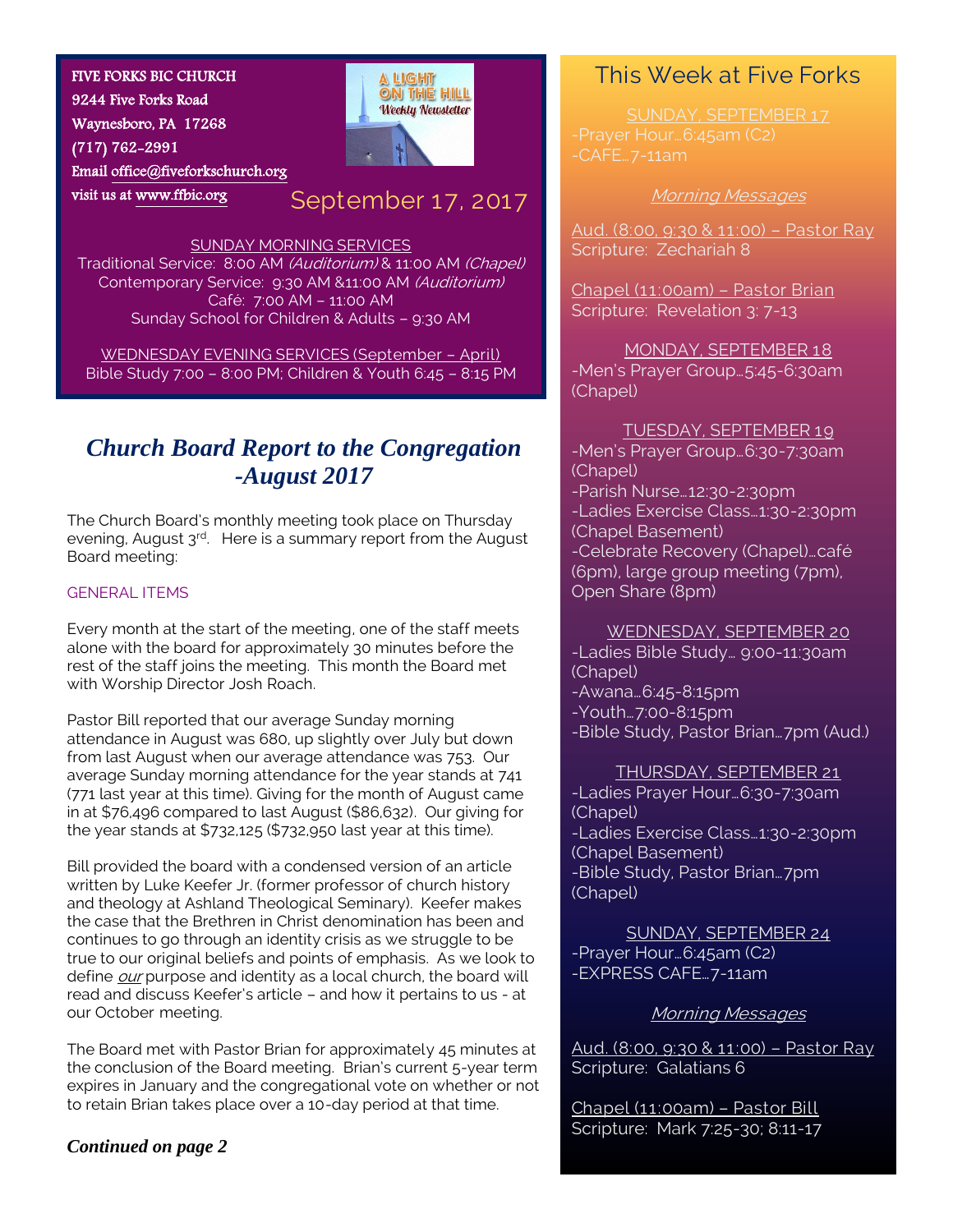#### ACTIONS ITEMS

The Board approved the hiring of Brad Gift for the position of part-time maintenance supervisor. Brad has previous experience in the role of Maintenance Supervisor and Maintenance Coordinator for various business and organizations in the community. He will start to become familiar with the many different systems we have at the church and will be working 8 hours per week for the remainder 2017.

The Board will be setting aside a 10-day period in October for the Congregation to vote on repealing the Brethren in Christ Constitution as a "stand alone" document. The Constitution is also found in the Manual of Doctrine and Government (It's 1 of 4 parts that make up the MDG) and so a stand-alone document is redundant and unnecessary.

The denomination needs the approval of 2/3 of the congregations for this repeal to happen and so the Board will see that ballots are placed in church mailboxes after a period of promotion/explanation.

#### DISCUSSION ITEMS

#### TERM VOTING

The Board continues to discuss how to handle "end of term decisions" when it comes to Directors (Worship, Youth, etc.). In our denomination, the hiring (and in some cases, termination) of staff (Associate Pastors, Directors) is the responsibility of the Senior Pastor of that church. Here at Five Forks however, we have looked to the congregation to determine whether or not a staff person is retained (with 80% approval needed).

The Board is aware of a number of challenges that make it questionable whether or not this is the best approach to take. The larger the congregation, the more difficult it is for every voting member of the congregation to be aware of what takes place behind the scenes (whether positive or negative). The more specialized the role (such as a Worship or Youth Director), the more challenging it is for the congregation at large to make a fully informed decision.

One option that the Board had been considering was assuming responsibility for not just the hiring but also the re-hiring of our church Directors. However, at this month's meeting the suggestion was made to put ballots in church mailboxes just as is done for Pastors and allow the congregation to indicate whether or not they believe the Director should be retained or not. There would also be the opportunity for the congregation to write comments on the back of the ballot (as is done with the Pastor's vote). The Board would not be bound by the results, but would be able to weigh input from the congregation before a decision is made. The Board will continue this discussion at the September Board meeting.

#### CHURCH BOARD COMPOSITION

For the past several months, the Board has been discussing the imbalance that exists on the board in regards to both age and gender. There are 12 voting members with 11 being male, and with the exception of Pastor Shaun, all in their mid-40's and up. The Board feels that a more balanced composition would allow for different views to be shared and considered. One way to help the Church Board attain more balance is by increasing the number of Congregational Representatives.

Historically, we have had 6 representatives that are elected by the congregation. The Board has approved expanding the number of Congregational Representatives from 6 to 8 by eliminating the position of Grounds and Maintenance representative and 1 of the 2 Deacon representatives. (When there is an issue on the Church Board agenda that pertains to grounds and maintenance, the chairman of the GM board would be invited to attend that portion of the Church Board meeting). This change will take place at the conclusion of Annual Council in January 2018.

This does not mean that a more balanced representation will be attained in regards to age and gender, but it will give the congregation a greater voice when it comes to representation on the Church Board.

#### Your Church Board consists of:

Staff: Voting members: Bill Shank, Shaun Kipe. Non-voting members: Ray Kipe, Brian Black, Jim Recard, Josh Roach

Congregational Representatives (elected at Annual Council): Matt Nolt, Harvey Payne, Angie Petersheim, Todd Smith, Joel Wenger, Lin Yoder

Deacon Representatives: Darwin Chamberlin, Mike Garland

Grounds & Maintenance Representative: Mike Hawbecker

Church Treasurer: Gene Gorman

Sandy Gray serves as the recording secretary (non-voting member)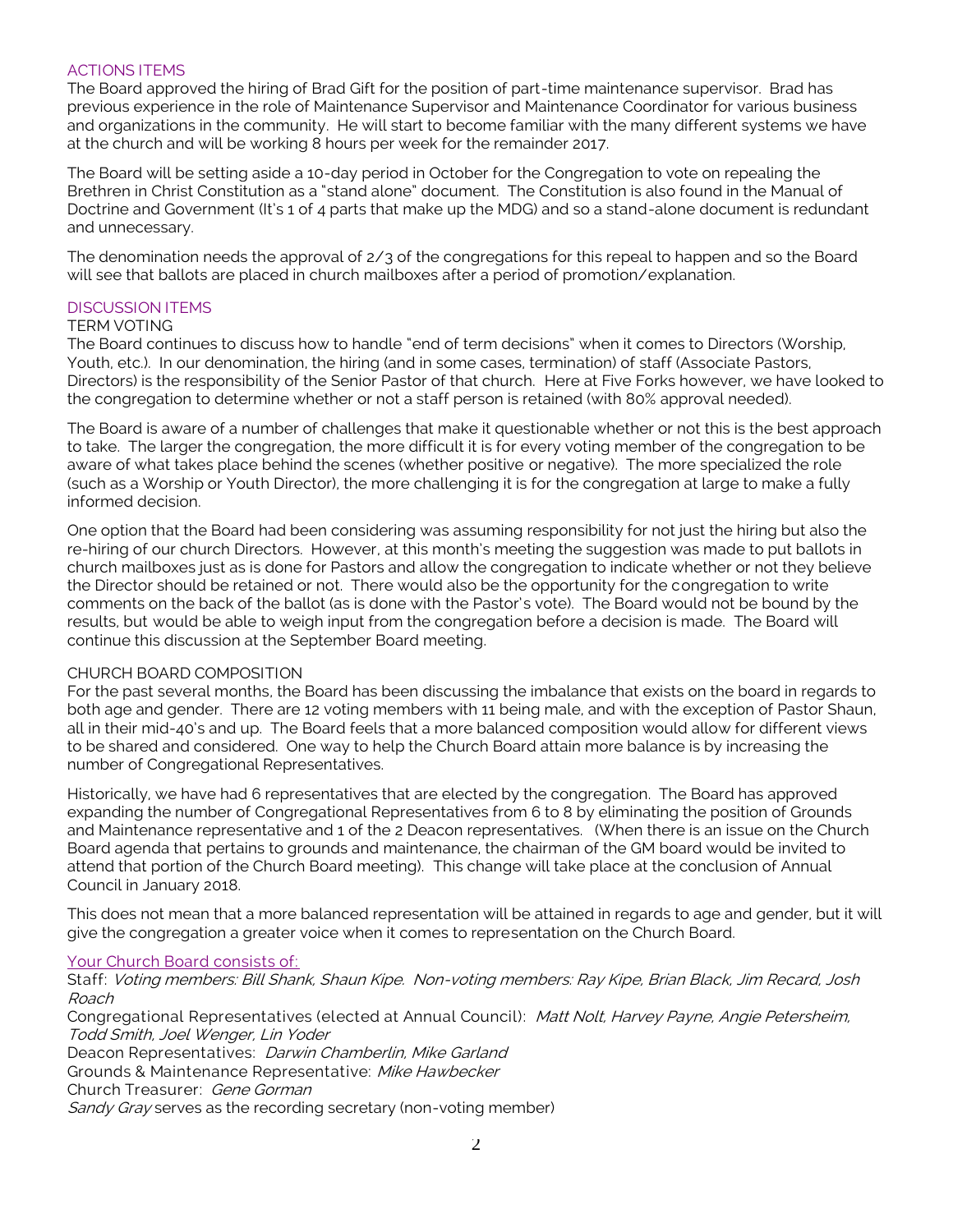# *Five Forks Church Baptism Service*



Sunday morning, October 15<sup>th</sup> during the church services, you can choose to get baptized. (8am, 9:30am, 11am)

H2O… plain old, ordinary, common, everyday… water! We use water all the time. We use water to wash our bodies, to brush our teeth, to clean our cars and to flush our toilets. We drink it, cook with it, and swim in it. 83% of our blood, 70% of our brains and 90% of our lungs are made of water!

Interestingly, Jesus tells his followers to take this very common and ordinary thing and cover their bodies with it for HIS sake… it's called baptism. The symbolism carries various meanings. But essentially it's our way of associating our lives with Jesus. When Jesus was leaving to go back into heaven (Matthew 28), the last command he gave his followers was, "Go and make disciples baptizing them in my name." Baptism is like saying, "I am a follower of Jesus and I am not ashamed about it. I want to be known as one who loves God. I realize that I am sinful and in need of cleansing and I believe that Jesus and his community are the ones that offer that cleansing. I am now a part of that group."

This is not something we take lightly. This is a serious commitment. People in the early church could be kicked out of the synagogue, they could lose their jobs, they could wind up in prison, even lose their lives over baptism.

Jesus was sent to a cross… in the early church when you got baptized you were saying, "I am a follower of that guy."

Baptism, in one sense is just water, but in another sense it is a HUGE, powerful, life-changing commitment. In your journey of faith it is something you will look back on and say, "That's the day I put a stake in the ground for Jesus"…it's when you stand up and tell the entire world, "I am not ashamed of Jesus, I am his follower."

So on Sunday, October 15<sup>th</sup> we want to invite you to take that incredible step and we'll celebrate with you as a church! Anybody interested in getting baptized needs to contact Pastor Shaun as soon as possible at [shaun@ffbic.org](mailto:shaun@ffbic.org) or 717-762-2991. We have an interview sheet for you to fill out and we'd also like to sit and talk with you about your decision to get baptized and set up a time to video record your testimony.

## *Five Forks Membership Service*

If you have made the decision to follow Jesus and you have been baptized and you see yourself as a committed part of the Five Forks Church, we would like you to consider becoming a member at Five Forks. The membership service will be held on Sunday, October 22<sup>nd</sup> during the church services. If you are interested in hearing more about membership at Five Forks, please contact Pastor Shaun at [shaun@ffbic.org](mailto:shaun@ffbic.org) or 717-762-2991.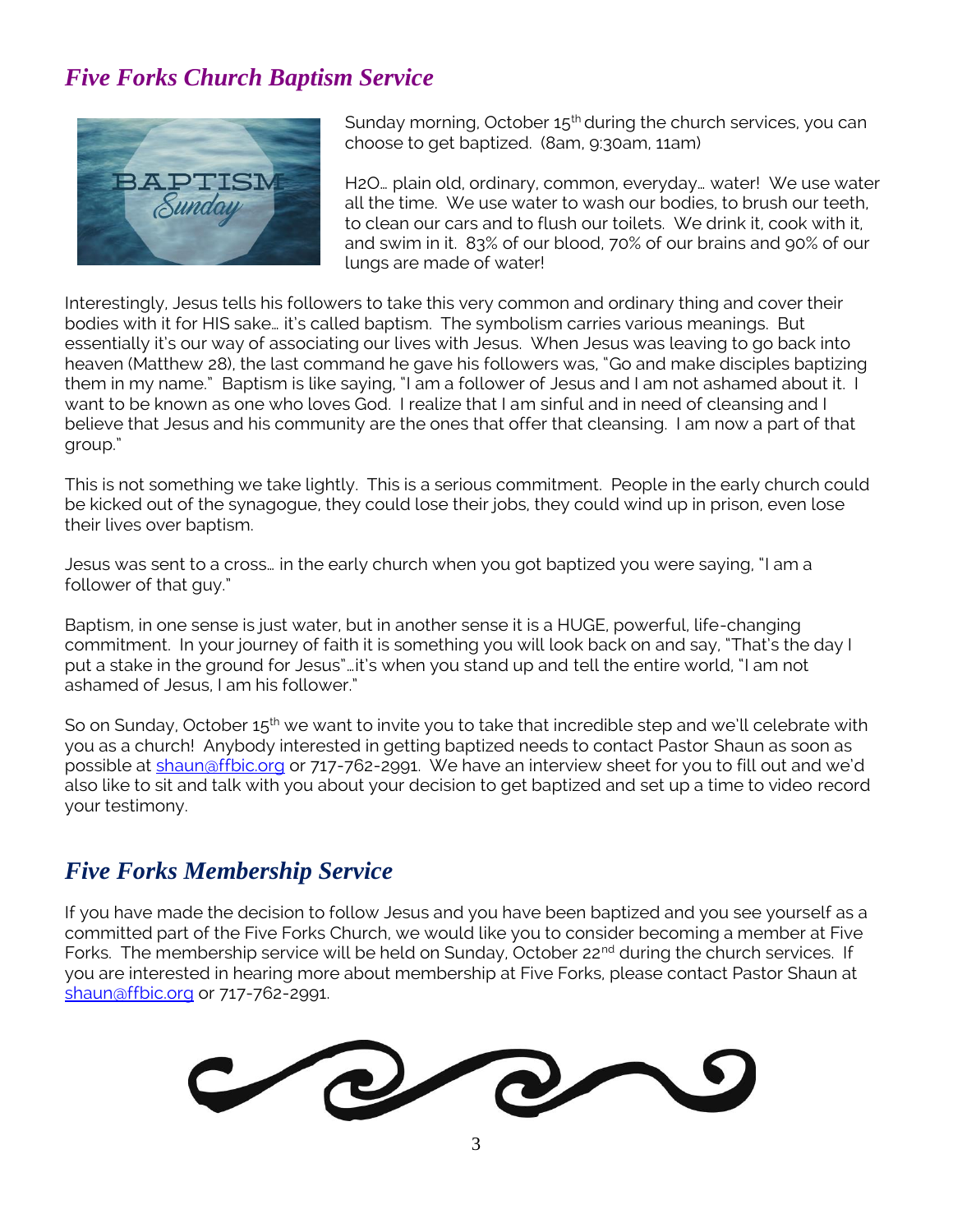# <sup>l</sup> *WHAT WILL YOUR ROLE BE?*



As our Church Board continues to define our purpose as a local church, we look to build "Community Within" through our annual Church Auction. Our vision is to make this event one that draws people together, allows people to use their talents and gifts to glorify God, and ultimately gets our youth group closer to having their own space to worship and draw near to God. We see this event as an opportunity to move from "attending church" to "being the church".

As such, we believe there is a role to play for each person who attends Five Forks. Please prayerfully consider which of the following roles God may be calling you or your family to fulfill:

- Donator: You can make or do something to donate to sell at the auction. It could be a blanket, a cake, a dinner, babysitting, cleaning, handyman work, scrapbooking, furniture, artwork, yard work, or something else. Maybe you don't feel gifted in that way, but God has blessed you financially and you can buy and donate gift cards, tickets, or vacation rentals. If neither of these fit, you could possibly ask the businesses that you visit if they would be willing to donate an item to our auction. The sky's the limit!
- Volunteer: Planning and executing the auction will take a lot of work. Maybe you have some extra time that allows you to volunteer to help in the planning or even in helping everything to run smoothly the night of the auction. This year we are hoping to allow more families to participate in the auction by offering childcare. We are planning to present a movie in the chapel for children to watch. Maybe you have your clearances and could help in this area. Or maybe you could help monitor and run the silent auction. There are plenty of possibilities. Just let us know you are able to help and we can find a spot for you!
- Buyer: We hope that you will all consider attending the night of the auction to bid on items in both the live auction and the silent auction. Even if none of the items on the auction list appeal to you, please join us to have dinner and share in fellowship as we draw the church together.

If you are willing to donate or volunteer, please let Melissa Mitchell know by calling 717-749- 5410 or emailing smitch466@embarqmail.com.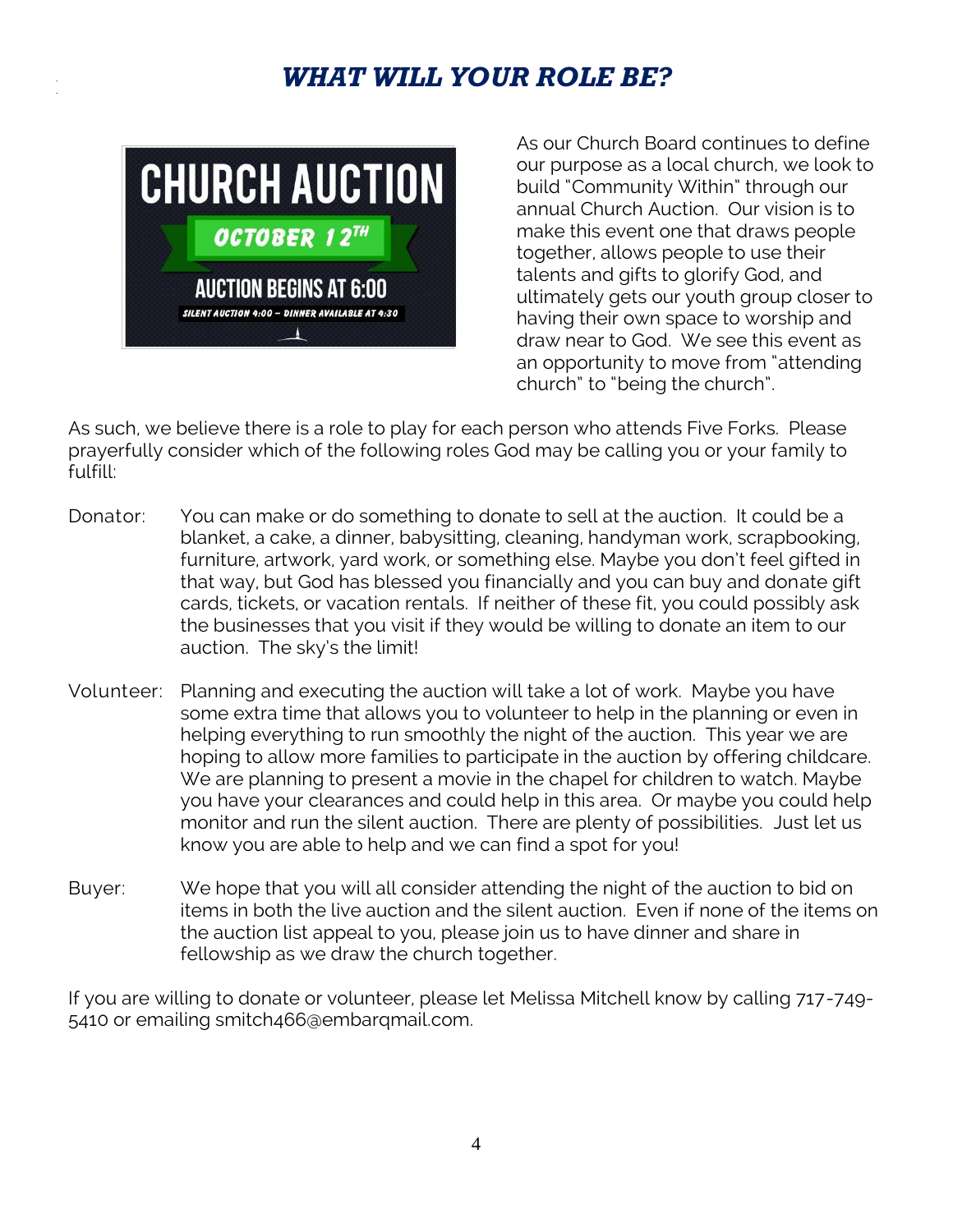

## Dear Five Forks Church Family,

Thank you so much for the lovely flowers sent in rememberance of our dear Sam. Thank you, even more, for your continued prayers. We trust in Jesus and His Promises. We know we'll see Sam again. But, until then…we know we love and serve a Holy and Awesome God.

## -Tim & Angela Masters

### Dear Church Family,

Thank you for all the prayers, concerns, get well cards, and for the flowers delivered to my room during my recent surgery and recuperation. Thanks also to Pastor Shaun for coming in and praying with me.

-Pat Scott

Thank you everyone for your prayers during my recent surgery. Thank you to those who brought us meals. Thank you Pastor Ray for coming by the morning before my surgery to pray with us. Thank you to the church for the beautiful flowers.

-Nikki Bernhardt family



We express our sincere sympathy to Jean Heisey with the passing of her brother, Johnathan Greer on September 10, 2017. He resided in Maine.

## Attendance

#### ATTENDANCE (September 10)

#### **Sunday's Worship Total = 681**

8:00 Auditorium = 146 9:30 Auditorium =  $301$ 11:00 Auditorium  $= 178$  $11:00$  Chapel = 42 Bible Connection = 7 Nursery  $(9:30 \& 11:00) = 7$ 

#### **Total Sunday School = 240**

Adult Education Attendance  $= 115$ Berean  $= 16$ Golden Link  $= 40$ Through the Bible  $= 13$ The Christian Family Life Class  $= 30$ 8:00AM Café Class = 7 Alpha Omega Discussion  $= 5$ Men's Resolution Class  $= 4$ 

Wednesday Eve. (Sept.  $13$ ) = 308

## Food Pantry " Item of the Month" for SEPTEMBER:

Canned Meat (Tuna, Salmon, Chicken)

Place donations in the orange tub in the lower lobby.

**Operation** Christmas Child " Item of the Month" for SEPTEMBER:

Dolls, Small Pillow (to cuddle), Small Stuffed Toys (no animalsit can't be anticipated whether the animal is sacred, considered unclean, or has something associated with it in the cultures that affiliate animals with the spirit world.)

Place donations in the designated boxes in the lower and upper lobbies.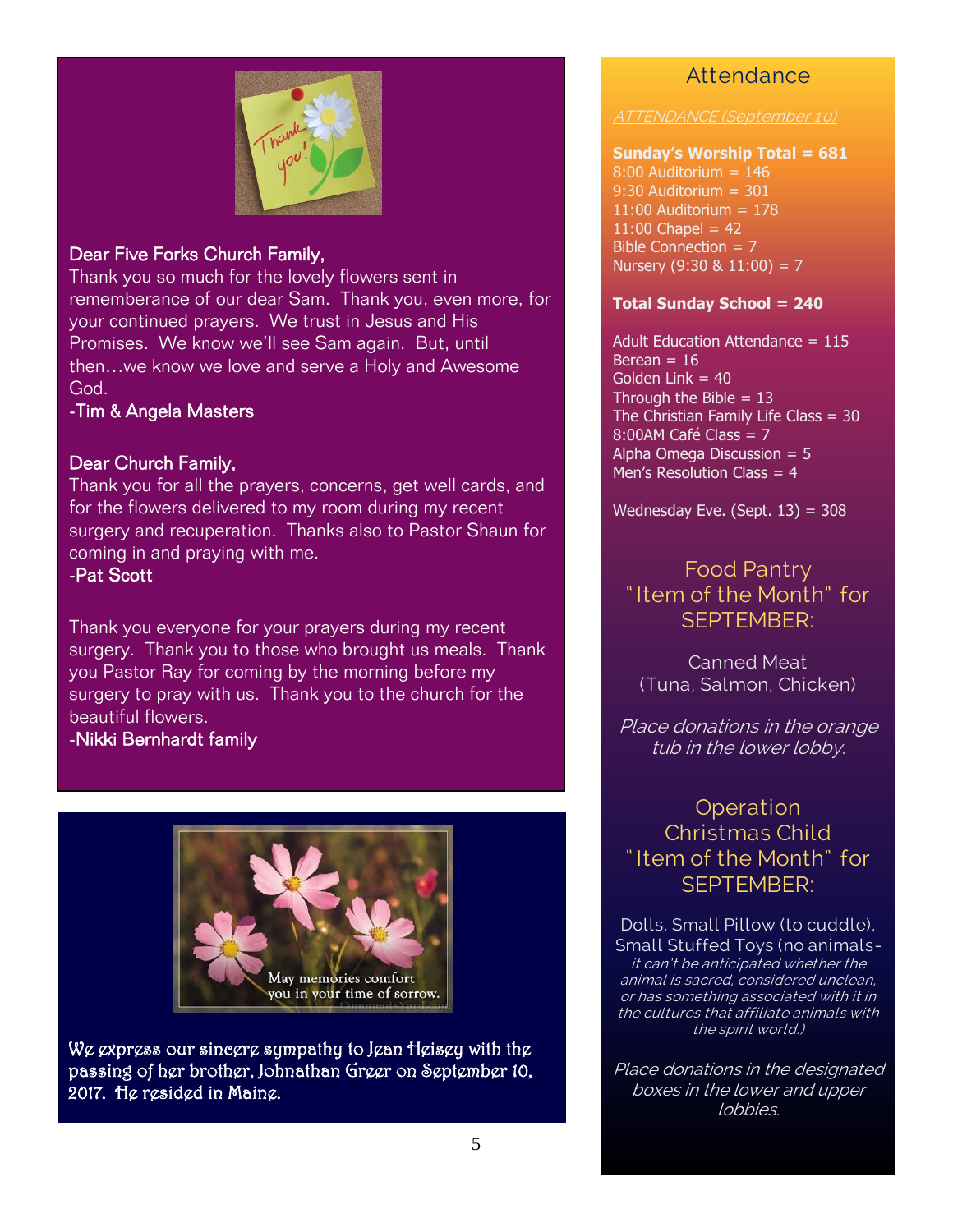# **Movie Night At Five Forks**



## The Case for Christ

The movie *The Case for Christ* will be shown here at the church on Sunday, October 8<sup>th</sup> starting at 6pm in the MP Room.

We are planning to set up the gym similar to a drive-in movie. Half will be set up with chairs and the other half no chairs for anybody who wants to bring blankets, pillows or bean bags to enjoy the movie. Popcorn and drinks will be provided.

This movie depicts the true story of journalist, Lee Strobel, whose life was exactly where he expected to be at work: on top. His award-winning investigative reporting recently earned him a promotion to legal editor at the *Chicago Tribune*. But things weren't going nearly as well at home where his wife Leslie's newfound faith in Christ went against everything Lee believed – or didn't believe – as an avowed atheist.

Utilizing his journalist and legal training. Lee begins a quest to debunk the claims of Christianity in order to save his crumbling marriage. Chasing down the biggest story of his career, Lee comes face-to-face with unexpected results that could change everything he knows to be true.

Mark your calendar and make plans to attend!



## *ELO - Family Camping Weekend*

September 22 – 24…at Rhodes Grove Camp

Camper Sites, Tents Sites, Cabins, Hotel Rooms

Kids' Activities:

- Slip N' Slide
- Duck Derby
- Candy Scramble

Raffle Prizes to be given away.

Must pre-register online at [www.eloutdoors.com](http://www.eloutdoors.com/)

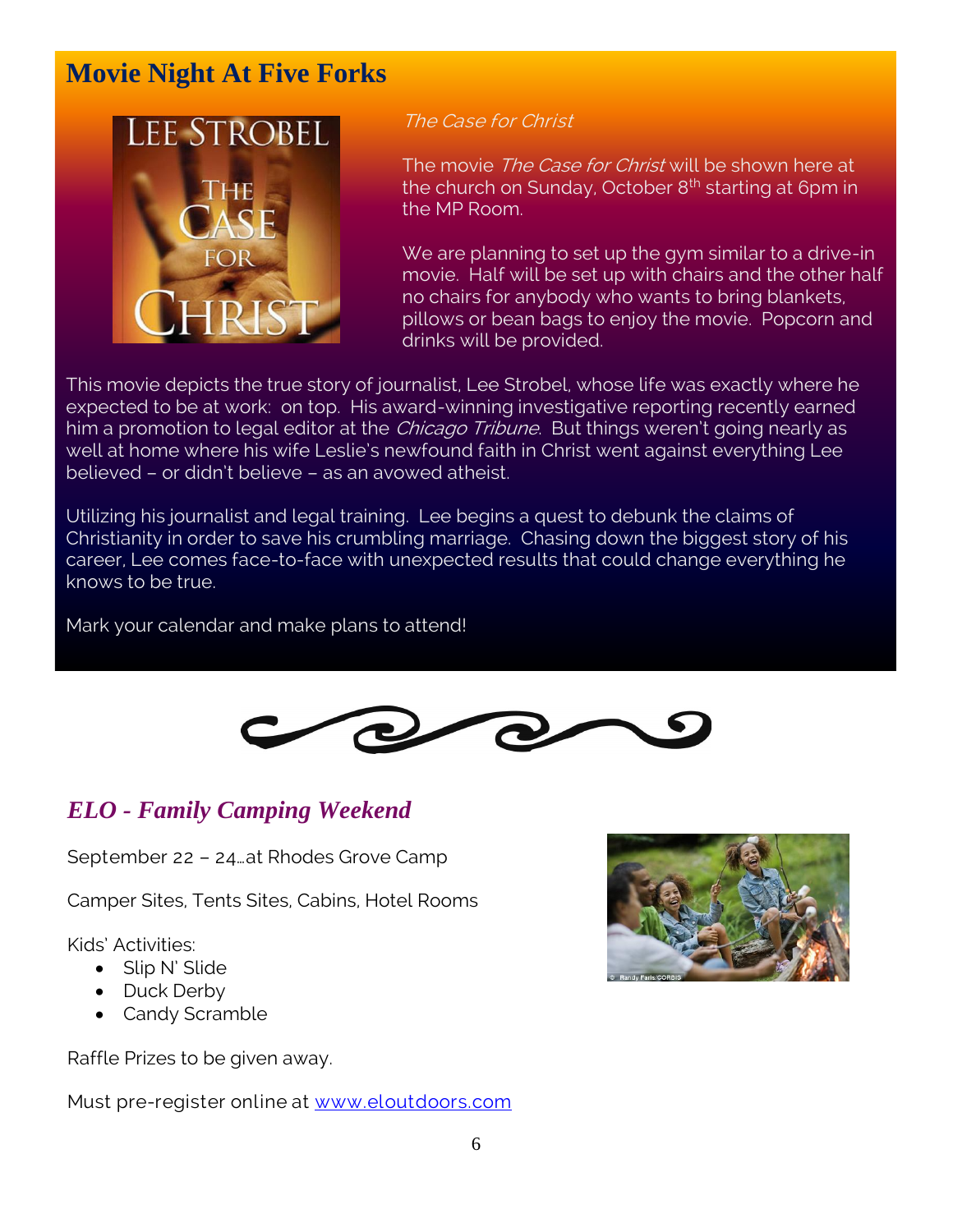# Coming Soon!



Five Forks Church Fall FUN Day…including Craft Show, Yard Sale and Bake Sale!

Saturday, November  $4^{th}$ . 8:00 A.M. – 3:00 P.M.

If you would like to rent a table(s), please fill out the flyer that was placed in your mailbox and return with payment to Linda Gift's mailbox or contact Linda at 717.749.3808.

Cost: \$10 for the first table and \$5 for each additional table.

Spaces sell out quickly, so don't delay!



# *When The Storms Rage Paint Night Fundraiser*



Come and join us for a fun night of painting and fellowship!! Friday evening, Sept. 29 from 6 to 8pm, here at Five Forks.

When The Storms Rage is hosting a paint night fundraiser to help offset the cost of our upcoming mini-conference.

It's such a fun night, our instructor plays worship music while we paint and it's so relaxing!

Cost is \$30 a person and seats are limited to 40 people.

For more information or for tickets you can contact Jodi Martin at 717-352-3105 or email

Light refreshments will be served.



# *Celebration Of Hope Benefit Banquet*

Waynesboro New Hope Shelter's board and staff cordially invite you to celebrate with them with an evening of inspiration and thanksgiving at the 8<sup>th</sup> Annual "Celebration of Hope" Benefit Banquet.

## Thursday, September 28<sup>th</sup>...6:30pm in the Five Forks MP Room.

- Full Course Dinner Buffet
- **•** Testimonies by Former Residents
- Inspirational Music
- Recognition of Volunteers
- Ministry Updates and Vision Sharing

Cost: Donation Encouraged

Please RSVP by September 25<sup>th</sup> by calling 717-762-5840 or email [earl.newhope2@gmail.com](mailto:earl.newhope2@gmail.com) with the number attending.

"Whatever you have done for the least of these, you have done it for me" - Jesus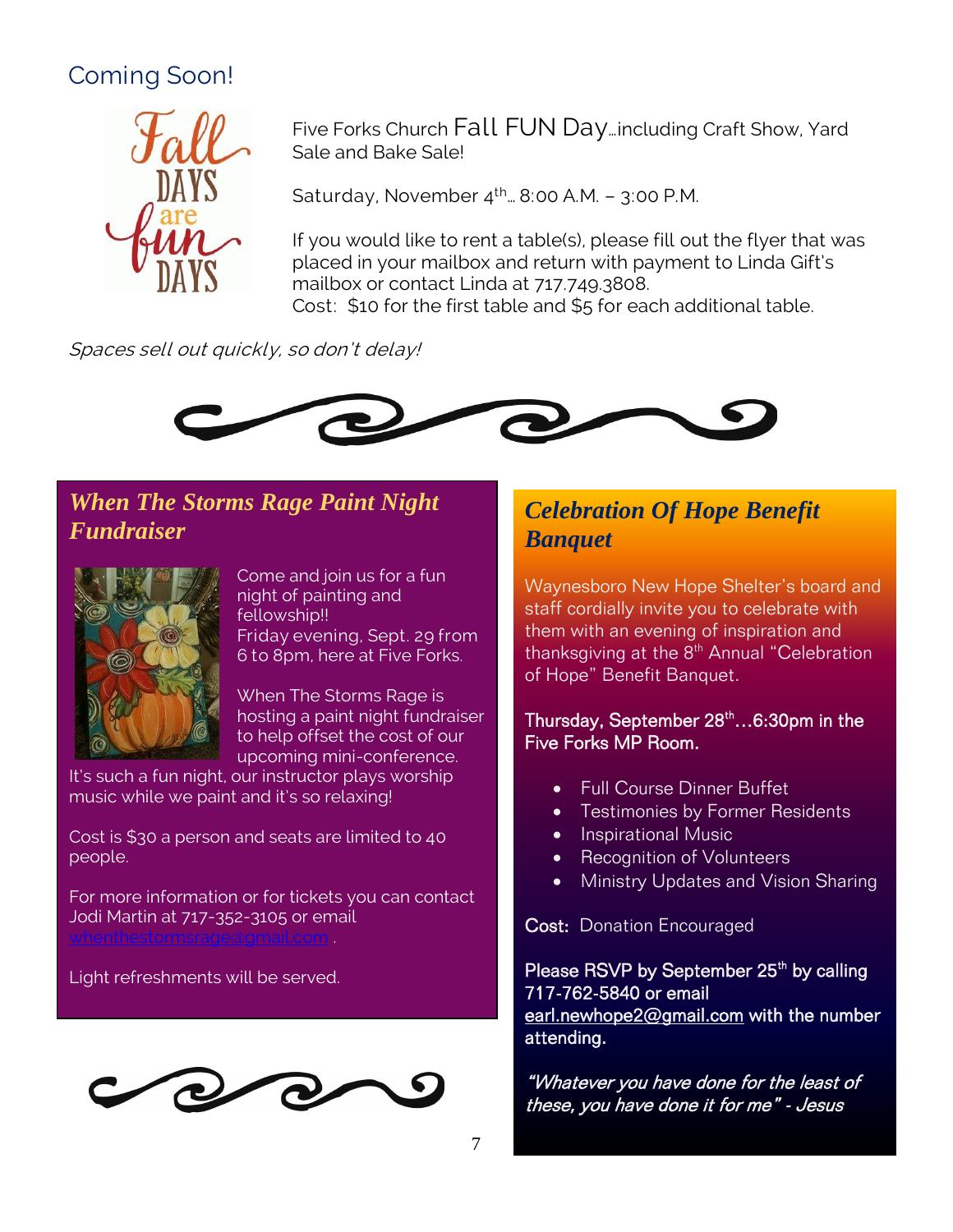*An Evening Of Songs And Stories With Peter Furler & Ryan Stevens with Special Guest Austin French*







Saturday, November 18<sup>th</sup>... 7:00pm - Five Forks Church Auditorium (doors open at 6:00pm)

- \$20 General Admission
- Tickets will be available at the Five Forks Church Office or in the lower lobby before and after services approximately 6-8 week before concert.

# *Five Forks Bell Choir*



Have you heard the Five Forks Bell Choir play for Sunday Service? Have you asked yourself...how do they do that?

Now is your chance to find out. We have an opening for a ringer...don't worry, reading music is not a requirement...we can teach you what you need to know. We just need you to commit to a weekly rehearsal (Mondays from 6:30-7:30) from Labor Day to Mothers Day. Come with a willingness to have fun, "make a joyful noise", and desire to serve the Lord.

If you are interested in ringing, please contact Janice Besecker at 717.709.1490 or [jlbesecker@comcast.net](mailto:jlbesecker@comcast.net) as soon as possible.

# *Pregnancy Ministries, Inc. Celebration & Fundraising Dinner*



Thursday, October 12<sup>th</sup>... 6:15pm at Antrim BIC Church, corner of Route 11 S and Kauffman Road, Chambersburg, PA

Catered by Mrs. Gibbles Restaurant

Join us and hear stories celebrating what God has done through Pregnancy Ministries this past year.

Special guest speaker: Pastor Jamie Kendrew – The victim of harsh circumstances as a child, Jamie will share through his testimony what it means to truly be Pro-life.

There is no charge to attend but reservations are required. Call 717-267-3738 or visit [www.pregnancyministries.org/events](http://www.pregnancyministries.org/events) to register.